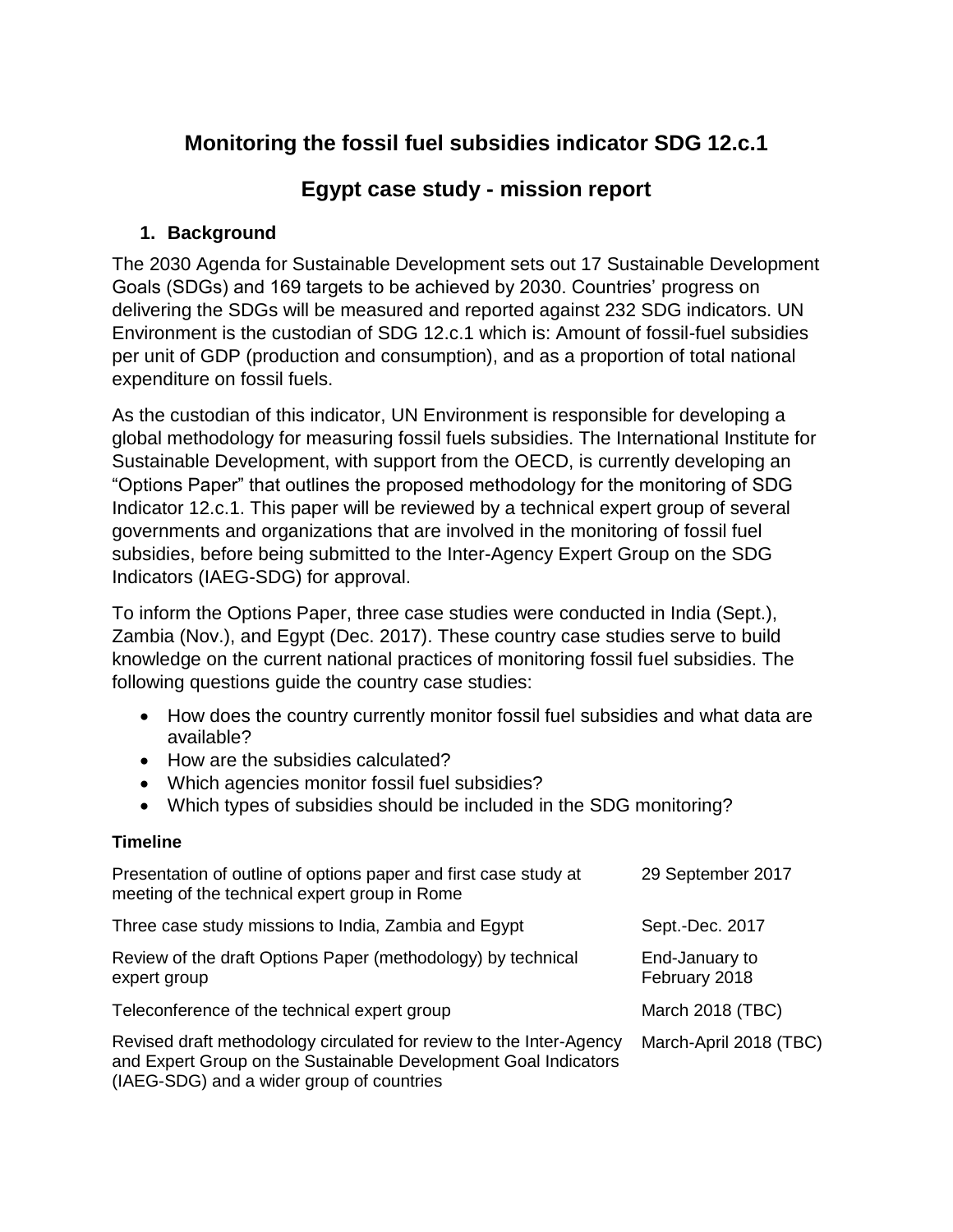# **2. How will the information from the case studies be used?**

This mission report produced by the consultants (Anna Zinecker, IISD; Dr. Mohamed Salah Elsobki, University of Cairo) will be submitted to UN Environment and serves as a background document to inform the development of the Options Paper. The mission report will not be published.

The lessons learned with regards to the practice of monitoring fossil fuel subsidies identified in the three countries will be integrated into the Options Paper. No information on specific subsidies or subsidy amounts will be included in the Options Paper.

# **3. Lessons learned**

The Government of Egypt is regularly monitoring subsidies to the energy sector and is including this information in publicly available documents.

Several institutions are involved in the monitoring of data with relevance for fossil fuel subsidies. These include the Ministry of Finance, the Ministry of Petroleum, the Ministry of Electricity and Renewable Energies, and the state-owned companies in the energy sector. The data is collected and reported by the Statistical Agency (CAPMAS).

The subsidies reported by the Government of Egypt are *direct budgetary transfers* to the petroleum and electricity sectors. These make up the difference between cost and revenue in these sectors, which arises from the comparatively low consumer prices set by Government.

In addition, desk research and discussions with energy experts in Egypt indicated that there might be other subsidies that are not covered by the definition of the Government of Egypt. These include *income of price support* due to the currently still regulated energy prices. There might also be subsidies that fall into the category of *government revenue foregone*, for example by selling gas at the price of domestic production to the electricity sector or tax breaks. No conclusive information could be retrieved on *risk transfers*.

No distinction is being made between producer and consumer subsidies. The distinction cannot easily be made for the subsidies reported by the Government of Egypt. External cost estimates for the impact of greenhouse gas emissions or air pollution are not included in the monitoring.

The issue of comparability was a particular concern. This pertains on the one hand to the differences of countries in terms of their natural resource situation, as well as the differences in the extent of fossil fuel subsidies that are being monitored, as some countries also include other subsidy categories like government revenue foregone or tax breaks.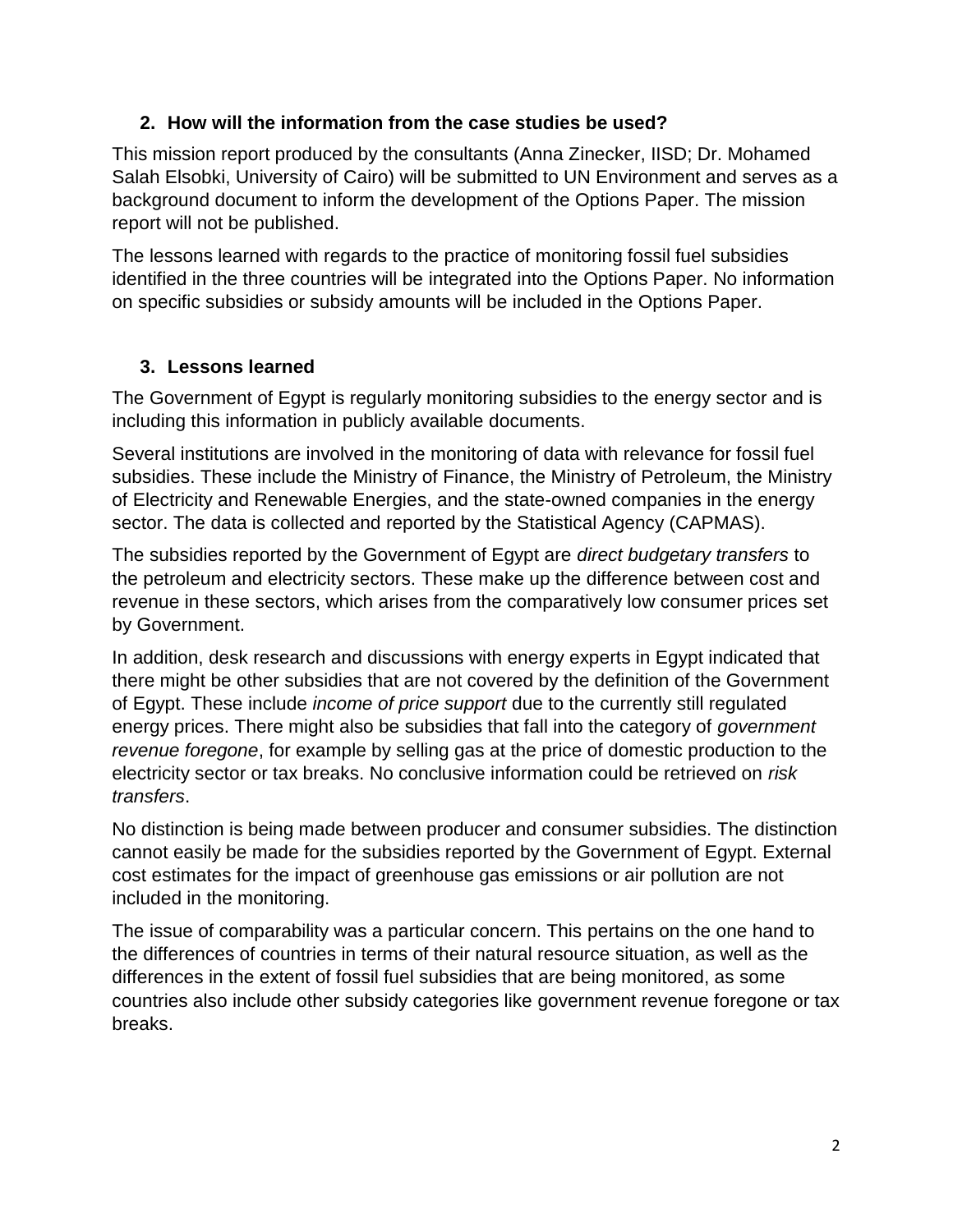## **Annex I – Mission Report**

#### **Country context**

Egypt is the largest oil producer in Africa outside of the Organization of the Petroleum Exporting Countries (OPEC) and the second-largest natural gas producer on the continent, behind Algeria. However, in the past years Egypt has changed from being a net exporter of energy to a net importer. In the context of a system of existing energy subsidies, the growing energy consumption places a heavy burden on the national budget. Egypt has a system of energy subsidies which offers energy products, such as petrol, gas, and electricity, at rates below the world market price.

In 2014, the Egyptian government introduced a number of measures to increase energy prices paid by businesses and households. Prices were increased for diesel, gasoline, natural gas, heavy fuel oil and electricity. The government is planning to introduce further reform packages for fossil fuel subsidies.

#### **Institutional set-up**

 $\overline{\phantom{a}}$ 

Several Government institutions are involved in the SDG process. The National Committee of the Prime Minister was designated by the Prime Minister's Decree No. 1410 (15 June, 2017) to follow up the implementation of sustainable development goals 2030. It involves several ministries<sup>1</sup>. The Ministry of Planning, Follow-up and Administrative Reform was designated as the Rapporteur of the Committee, and has a special role in overall coordination of implementation plans for the 2030 Agenda.

The Central Agency for Public Mobilisation and Statistics (CAPMAS) is in charge of publishing statistical information and is collecting the data for the SDG reporting from the relevant sectorial institutions. CAPMAS also represents Egypt as a member in the Inter-Agency Expert Group on the SDG Indicators (IAEG-SDGs).

<sup>&</sup>lt;sup>1</sup> Minister of Social Solidarity; Minister of Environment; Minister of Investment and International Cooperation; Minister of Local Development; Minister of Education and Technical Education; Minister of Higher Education and Scientific Research; Minister of Planning, Follow-up and Administrative Reform (Shall be the Rapporteur of the Committee); President of the National Council for Women; President of the National Council for Motherhood and Childhood; Representatives of the following ministries and entities: Ministry of Foreign Affairs - Ministry of Housing, Utilities and Urban Communities - Ministry of Health and Population - Ministry of Finance - Central Auditing Organization - Central Agency for Public Mobilization and Statistics - National Council for Disability Affairs - Information and Decision Support Center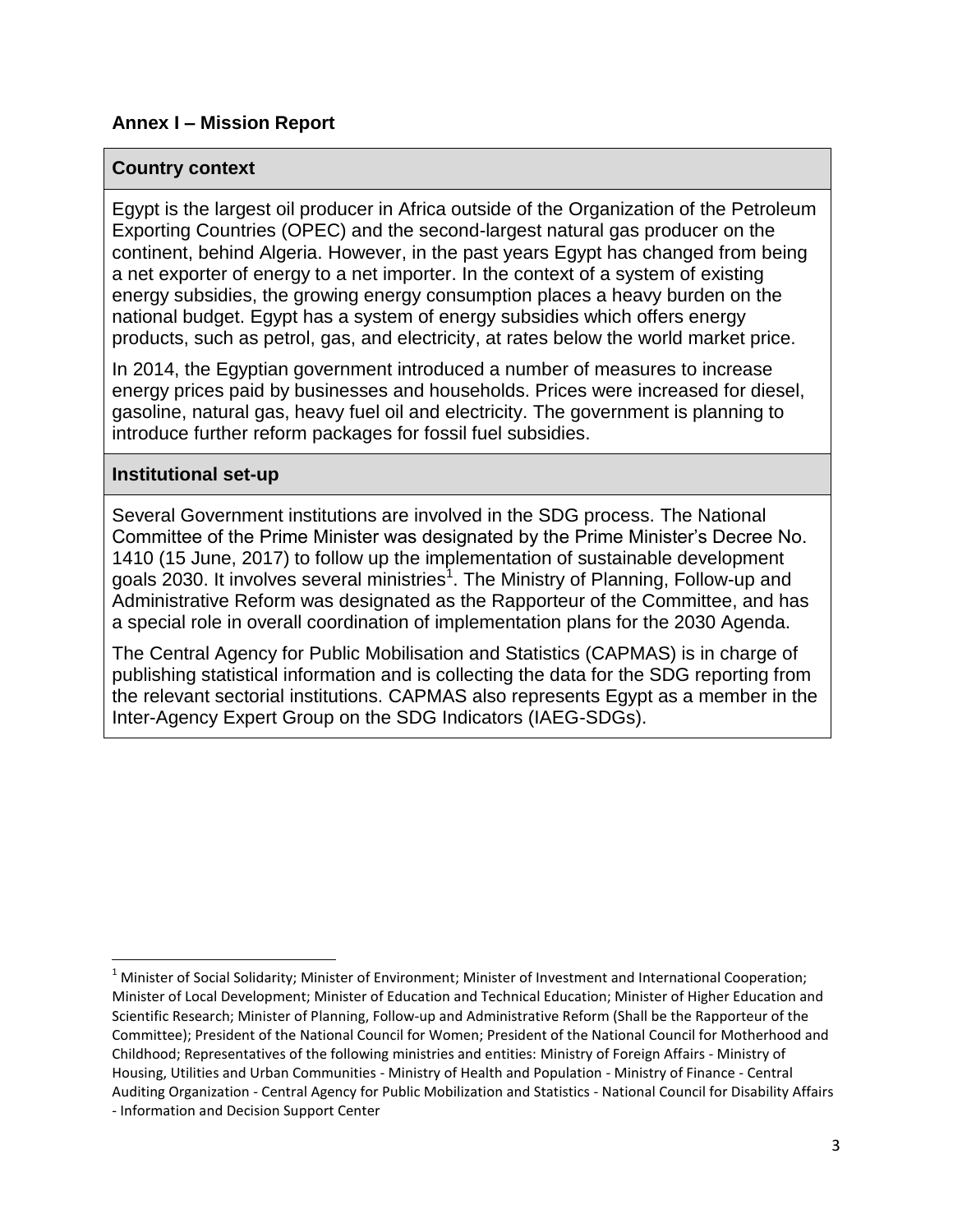# **Institutions involved in data collection of fossil fuel subsidies**

Data with relevance for the monitoring of fossil fuel subsidies is generated by the Ministry of Finance, as well as the Ministries and state-owned enterprises in the petroleum and electricity sector. The data is reported to CAPMAS for statistical reporting. The roles of the individual institutions are the following:

CAPMAS, as the statistical agency of Egypt, is responsible for the national reporting of fossil fuel subsidies. CAPMAS receives data from other Government institutions.

The Ministry of Finance is responsible for the fiscal implementation of fossil fuel subsidies (direct transfers) and as such reports on all subsidies in the National Budget. It also holds data on tax revenues.

The Ministry of Petroleum holds data on the subsidies to the petroleum sector. In addition, the Egyptian General Petroleum Corporation (EGPC) holds data on its business transactions that involve the complete value chain from supply (domestic and imports) to distribution to end-users.

The Ministry of Electricity is in charge of monitoring subsidies in the electricity sector. In addition, the Egyptian Electricity Holding Company records data on its transactions.

The Egyptian Electric Utility and Consumer Protection Regulatory Agency (EgyptERA) calculates the cost of electricity per energy unit (Kwh), including the cost of generation, transmission and distribution, including the capacity charge, and prepares the tariff scenario to be approved by the Cabinet.

The Egyptian Gas Regulatory Agency monitors the cost build-up for the gas sector in its mandate as regulator.

Sub-national entities have not been found to be involved in the provision or monitoring of energy subsidies due to the centralised structure of the Egyptian energy system.

The total capacity of staff involved in the monitoring of fossil fuel subsidies could not be assessed. The capacity seems to be sufficient to ensure the current domestic monitoring needs.

International bodies like the World Bank and the International Monetary Fund are conducting research on the topic of fossil fuel subsidies in Egypt.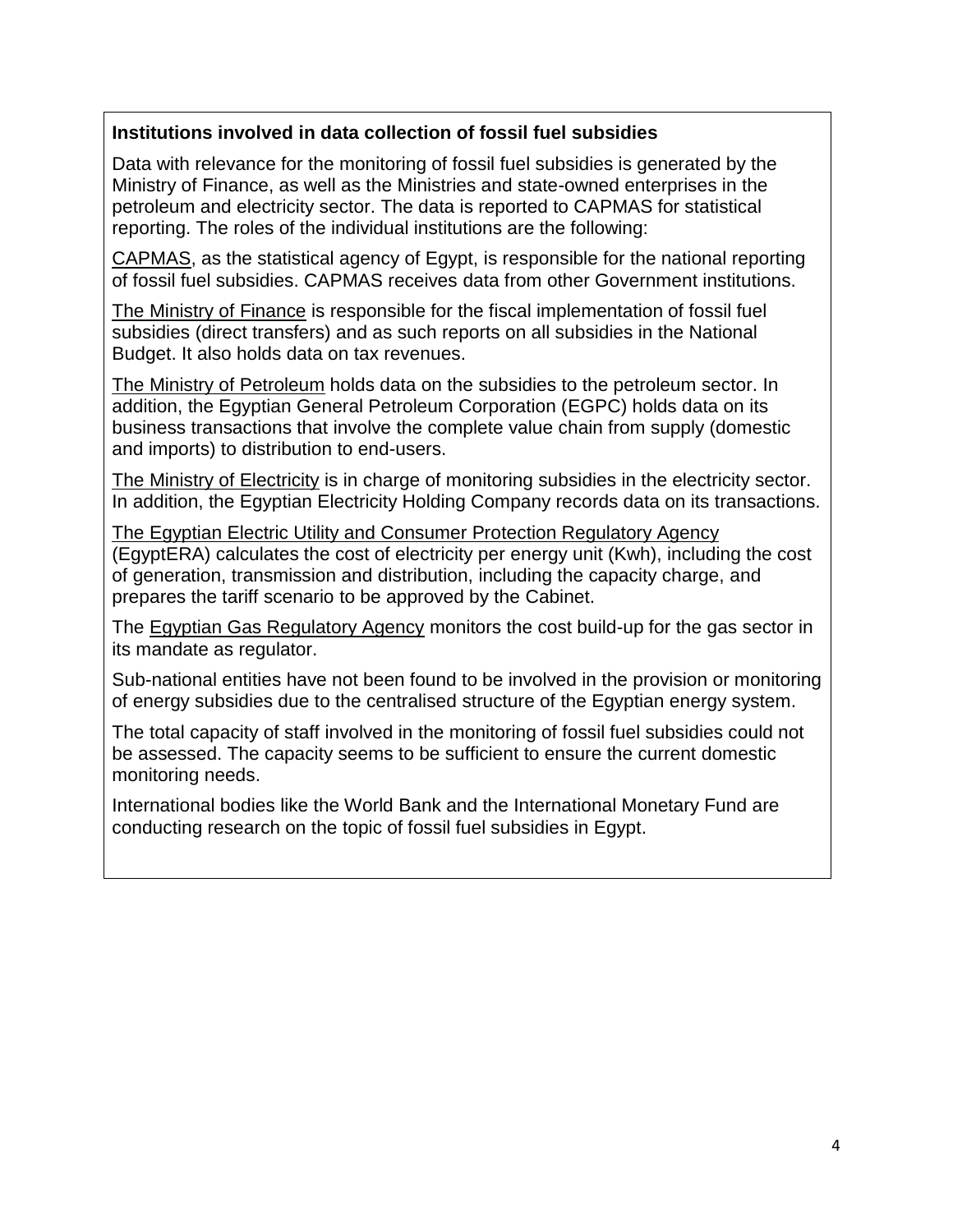# **Data on fossil fuel subsidies**

The Ministry of Finance is reporting direct budgetary transfers to the petroleum and electricity sectors as energy subsidies. As energy prices set by Government cannot recover the cost of production, these subsidies make up the difference between cost and revenue in these sectors. These subsidies are being regularly monitored and published in the annual budget [LINK]. The data is available broken down by type of fuel.

In addition, several publicly available documents contain information on fossil fuel subsidies:

- Financial statement in Arabic with detailed data on subsidies: [http://www.mof.gov.eg/MOFGallerySource/Arabic/budget2014-](http://www.mof.gov.eg/MOFGallerySource/Arabic/budget2014-2015/Financial_statement14-15.pdf) [2015/Financial\\_statement14-15.pdf](http://www.mof.gov.eg/MOFGallerySource/Arabic/budget2014-2015/Financial_statement14-15.pdf)
- Ministry of Finance also publishes information on fiscal expenditure in English [http://www.mof.gov.eg/English/publications/MOF\\_Publications/Pages/TheFinanci](http://www.mof.gov.eg/English/publications/MOF_Publications/Pages/TheFinancialMonthly-April2017.aspx) [alMonthly-April2017.aspx](http://www.mof.gov.eg/English/publications/MOF_Publications/Pages/TheFinancialMonthly-April2017.aspx)
- World Bank reports on subsidies in the electricity sector in their loan operations: [http://documents.worldbank.org/curated/en/630471468186542188/pdf/100978-](http://documents.worldbank.org/curated/en/630471468186542188/pdf/100978-PGD-P157704-R2015-0233-1-Box393255B-OUO-9.pdf) [PGD-P157704-R2015-0233-1-Box393255B-OUO-9.pdf](http://documents.worldbank.org/curated/en/630471468186542188/pdf/100978-PGD-P157704-R2015-0233-1-Box393255B-OUO-9.pdf)
- CAPMAS reports on the share of natural gas and petroleum products as percentage of all subsidies: [http://www.capmas.gov.eg/Pages/IndicatorsPage.aspx?page\\_id=6153&ind\\_id=1](http://www.capmas.gov.eg/Pages/IndicatorsPage.aspx?page_id=6153&ind_id=1145) [145](http://www.capmas.gov.eg/Pages/IndicatorsPage.aspx?page_id=6153&ind_id=1145)
- Reporting on energy subsidies also in latest IMF reports: [https://www.imf.org/en/Publications/CR/Issues/2017/01/18/Arab-Republic-of-](https://www.imf.org/en/Publications/CR/Issues/2017/01/18/Arab-Republic-of-Egypt-Request-for-Extended-Arrangement-Under-the-Extended-Fund-Facility-44534)[Egypt-Request-for-Extended-Arrangement-Under-the-Extended-Fund-Facility-](https://www.imf.org/en/Publications/CR/Issues/2017/01/18/Arab-Republic-of-Egypt-Request-for-Extended-Arrangement-Under-the-Extended-Fund-Facility-44534)[44534](https://www.imf.org/en/Publications/CR/Issues/2017/01/18/Arab-Republic-of-Egypt-Request-for-Extended-Arrangement-Under-the-Extended-Fund-Facility-44534)

| <b>Data</b>                                                                 | <b>Monitored</b><br>(yes/no) | <b>Agency in charge</b><br>of data collection |
|-----------------------------------------------------------------------------|------------------------------|-----------------------------------------------|
| Annual financial accounts                                                   | Yes                          |                                               |
| Government budget                                                           | Yes                          |                                               |
| SOE accounts                                                                | Yes                          |                                               |
| Volumes and prices of fossil fuels                                          | Yes                          |                                               |
| imported, exported and consumed                                             |                              |                                               |
| Volumes and prices of electricity                                           | Yes                          |                                               |
| imported, exported and consumed                                             |                              |                                               |
| Greenhouse gas emissions from fossil                                        | Yes                          |                                               |
| fuel combustion                                                             |                              |                                               |
| Tax expenditure                                                             | Yes                          |                                               |
| Government loans and other financial<br>instruments relating to fossil fuel | Yes                          |                                               |
| industries                                                                  |                              |                                               |

Data on total national expenditure on fossil fuels is available.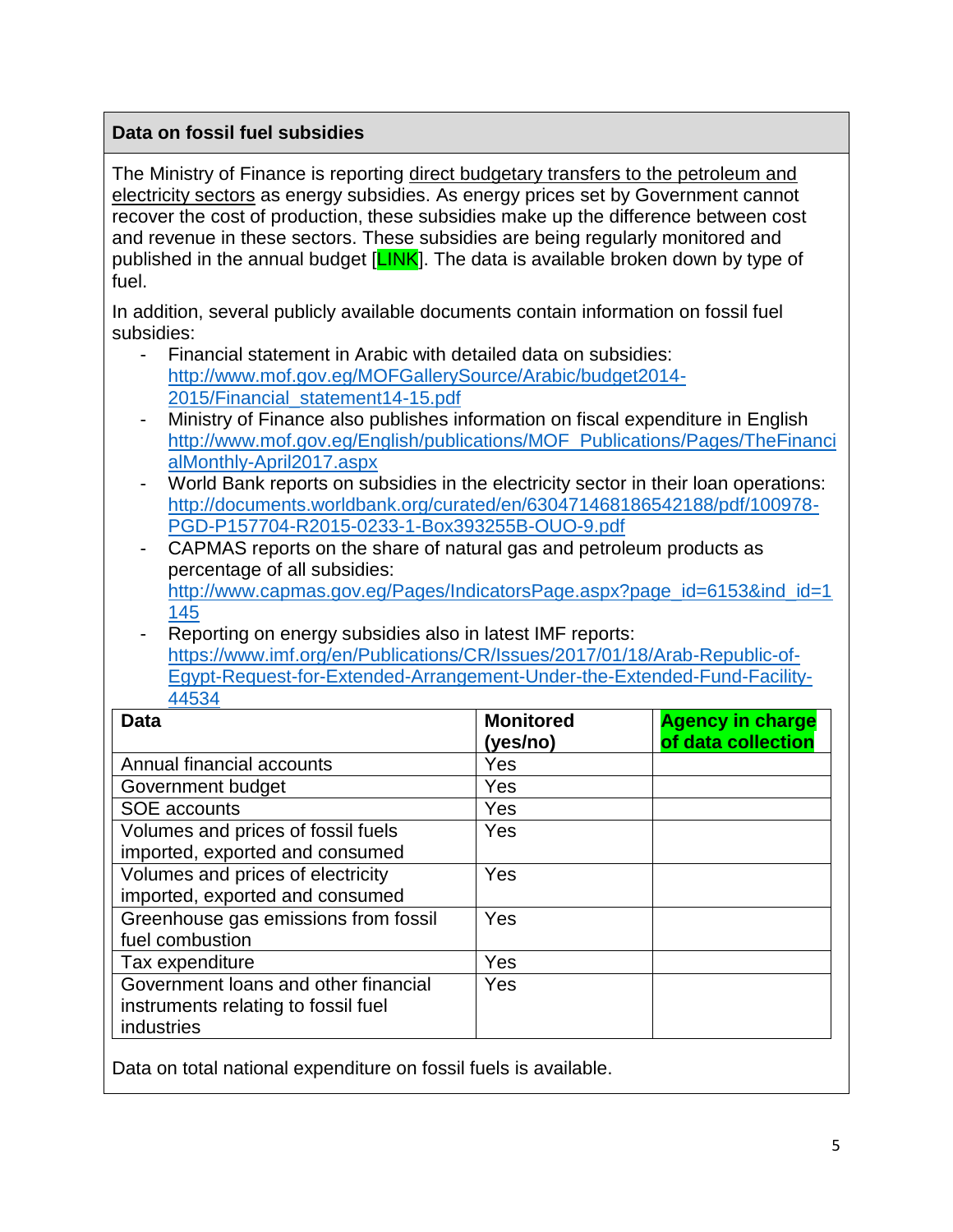## **Methods used for calculating subsidies**

The subsidies reported by the government, i.e. the amount to be transferred as part of the State Budget to the petroleum, gas and electricity sectors, are calculated using the weighted average cost method, taking into account the cost of production and operations of the state-owned companies in the petroleum, gas and electricity sectors. For the electricity sector, it should be noted that this calculation is based on the domestic price for gas and HFO. Subsidies are reported with their nominal values in Egyptian Pounds.

Price-gap calculations of the economic cost of supplying fuels below market prices seem to be used by some government institutions as an analytical tool for internal purposes. This is not part of the process of the regular monitoring process of subsidies. The price benchmarks that should be used for comparison could therefore not be established. Price-gap approaches are being conducted by international organisations like the IEA, the IMF and the World Bank.

No full inventory of fossil fuel subsidies has been produced for Egypt.

## **Scope of subsidies reported**

Fuel types: The energy subsidies reported by the Government of Egypt cover petroleum products, natural gas and electricity. Coal is not used in Egypt. The data is broken down by type of fuel that is diesel oil, HFO, butane, gasoline and electricity. There is no distinction made between energy subsidies from fossil fuels, and from other sources, so there is no clear information retrieved as to whether subsidies to electricity produced from fossil fuels would be considered a fossil fuel subsidy by the Government of Egypt. Calculations of fossil fuel subsidies by other organisations (World Bank, IMF) include subsidies to the electricity sector.

Production and consumption: No distinction is made between producer and consumer subsidies. The distinction cannot easily be made for the subsidies reported by the Government of Egypt. While these subsidies are transfers to EGPC and EEHC and therefore producers, they result from the regulated low prices to consumers. Some other support measures that are not reported by the Government could be more easily classified as one or the other. For example, tax breaks and potential credit support to companies involved in the extraction of fossil fuels as producer subsidies, and regulated prices, VAT exemptions on the electricity and gas consumption as consumer subsidies.

Subsidy categories: The Government of Egypt reports only on budgetary transfers to the petroleum, gas and electricity sector (*direct transfers*). In addition, desk research and discussions with energy experts in Egypt indicated that there might be additional subsidies outside of the Government definition of energy subsidies (see table below). The Government is aware of alternative definitions and calculations of subsidies, especially estimates of *income or price support* based on the economic cost (opportunity cost) of fossil fuel resources, but this is not covered by the current definition used. There is some interest in monitoring *government revenue foregone* for all sectors of the economy in the future, but this is not currently being done. Conclusive information on the category of *transfer of risk* , for example through government guarantees, could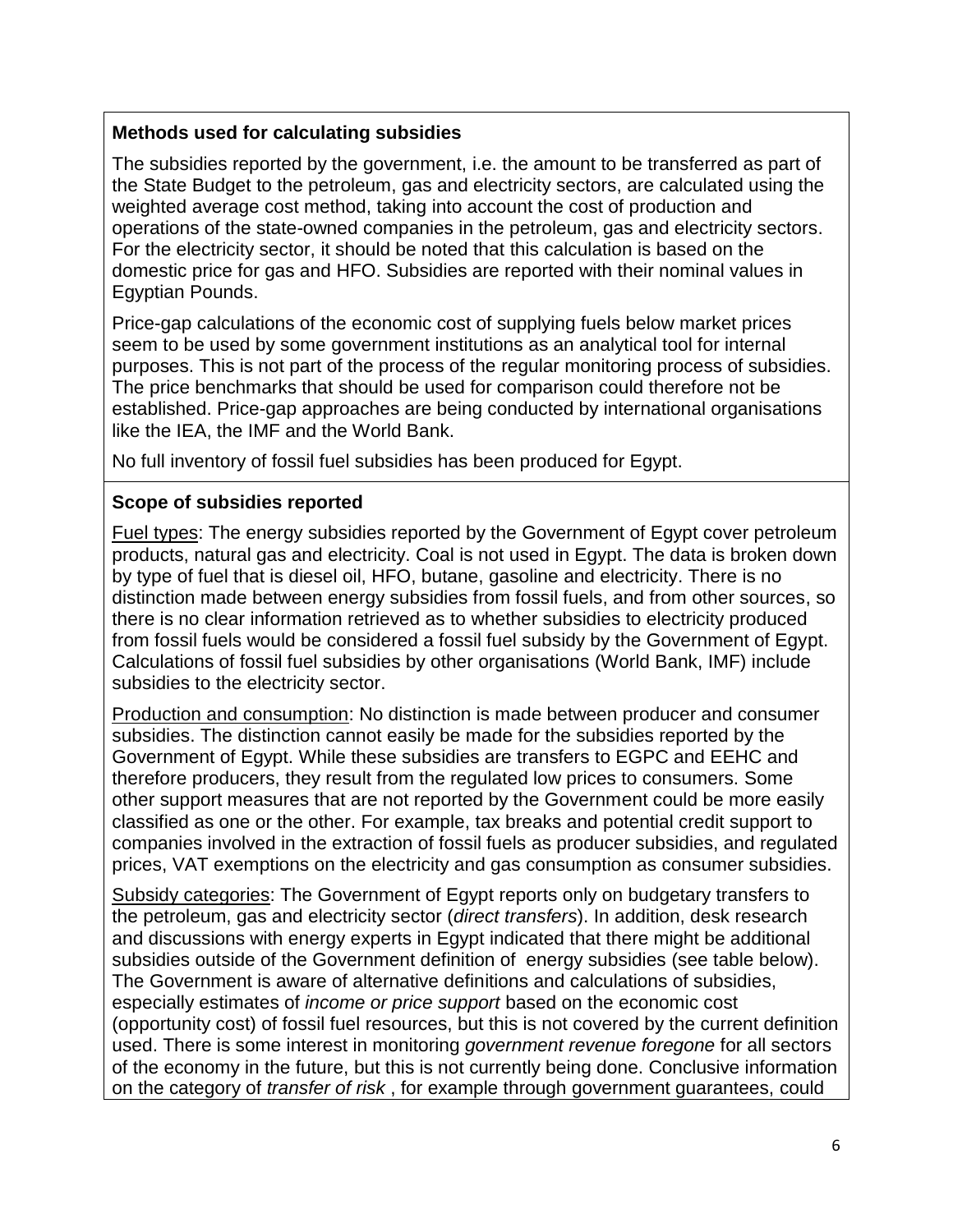not be retrieved.

It should be noted that there is potential double-counting between the categories of direct transfers and income and price support (regulated prices), as the direct transfers are partly covering the shortfalls in revenue due to the low consumer prices.

External cost of fossil fuel consumption and production is not included in the monitoring of fossil fuels.

| <b>Subsidy category</b>        | Subsidies with relevance for<br>fossil fuel monitored by the<br><b>Government of Egypt</b>                                                                                                                                             | Other potential support measures<br>that are not covered by the<br>Government definition of a<br>subsidy                                                                                                                                                                                                   |
|--------------------------------|----------------------------------------------------------------------------------------------------------------------------------------------------------------------------------------------------------------------------------------|------------------------------------------------------------------------------------------------------------------------------------------------------------------------------------------------------------------------------------------------------------------------------------------------------------|
| Direct transfer of<br>funds    | Direct transfers to the<br>electricity sector to make up<br>the difference between cost<br>and revenue of operations<br>Direct transfers to the<br>petroleum sector to make up<br>difference between cost and<br>revenue of operations |                                                                                                                                                                                                                                                                                                            |
| Income or price<br>support     |                                                                                                                                                                                                                                        | Regulated prices for petroleum<br>products and electricity (set below<br>economic cost) to consumers                                                                                                                                                                                                       |
| Government<br>revenue foregone |                                                                                                                                                                                                                                        | VAT exemption on the consumption<br>$\qquad \qquad \blacksquare$<br>of electricity and gas<br>Natural gas from domestic<br>$\blacksquare$<br>production is made available at<br>cost-recovery prices to the electricity<br>sector<br>Tax breaks for companies involved<br>in the extraction of oil and gas |
| Transfer of risk               |                                                                                                                                                                                                                                        | Potentially support measures<br>$\blacksquare$<br>through government sovereign<br>bonds and guarantees for fossil fuel<br>extraction, but not enough<br>information available to assess this<br>question.                                                                                                  |

# **Fossil fuel subsidy reform**

It could not conclusively established whether institutions were in favour of including information on fossil fuel subsidy reform as a sub-indicator into the SDG monitoring.